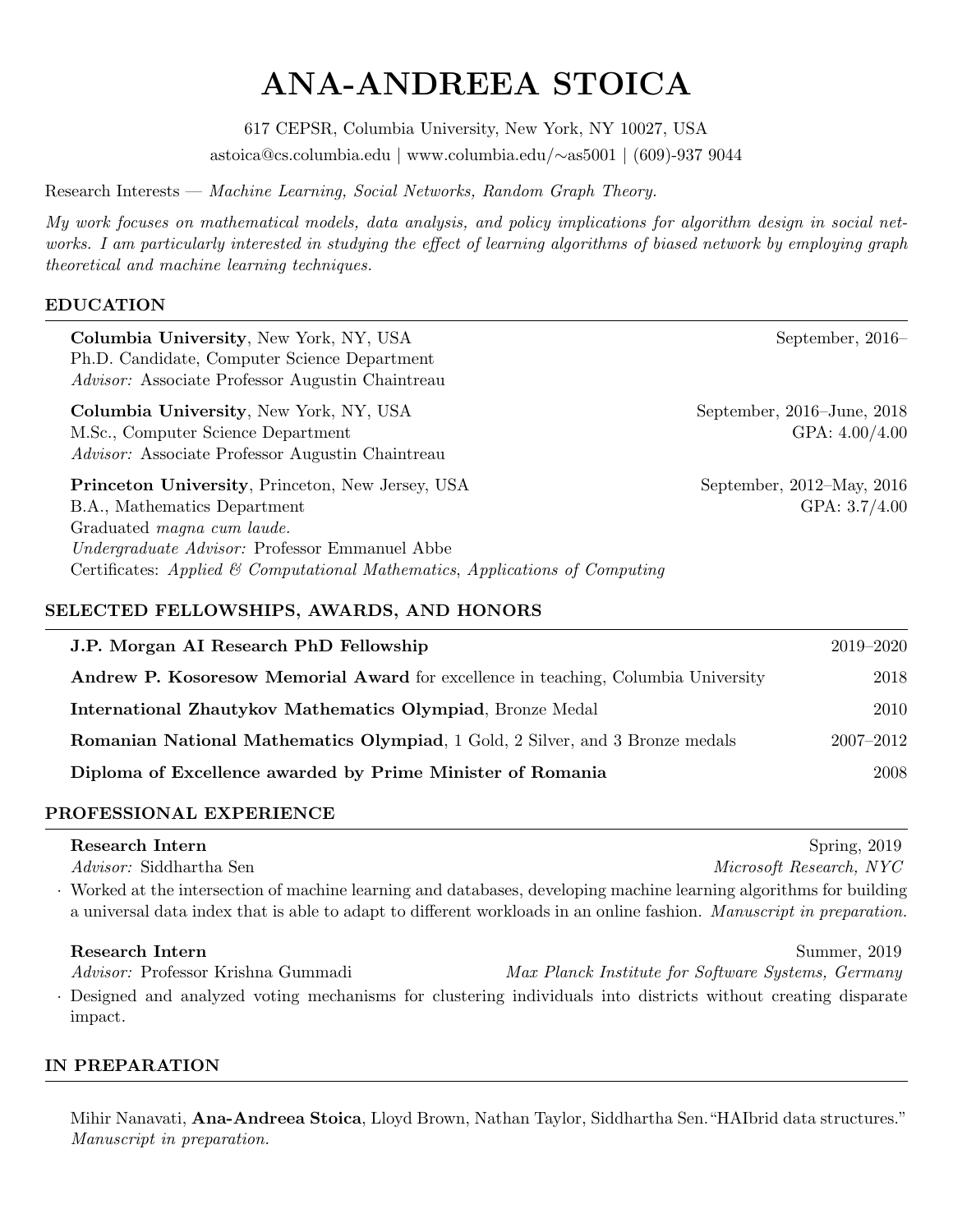# CONFERENCE AND JOURNAL PUBLICATIONS

Ana-Andreea Stoica, Abhijnan Chakraborty, Palash Dey, Krishna P. Gummadi. "Minimizing Margin of Victory for Fair Political and Educational Districting." To appear in Proceedings of the 19th International Conference on Autonomous Agents and MultiAgent Systems. International Foundation for Autonomous Agents and Multiagent Systems, 2020. [\[pdf\]](https://arxiv.org/pdf/1909.05583.pdf)

Ana-Andreea Stoica, Jessy Xinyi Han, Augustin Chaintreau. "Strategic influence maximization in networks with partial information." To appear in Proceedings of the 2020 World Wide Web Conference. International World Wide Web Conferences Steering Committee, 2020. [\[pdf\]](http://www.columbia.edu/~as5001/diversityinfluence.pdf)

Ana-Andreea Stoica, Christopher Riederer, and Augustin Chaintreau. "Algorithmic Glass Ceiling in Social Networks: The effects of social recommendations on network diversity." Proceedings of the 2018 World Wide Web Conference. International World Wide Web Conferences Steering Committee, 2018. [\[pdf\]](http://www.columbia.edu/~as5001/algglassceiling.pdf)

Assimakis A. Kattis, Alexander Holiday, Ana-Andreea Stoica, and Ioannis G. Kevrekidis. "Modeling epidemics on adaptively evolving networks: A data-mining perspective." Virulence 7.2 (2016): 153-162. [\[pdf\]](https://arxiv.org/ftp/arxiv/papers/1507/1507.01452.pdf)

#### PEER-REVIEWED WORKSHOPS

Ana-Andreea Stoica and Augustin Chaintreau. "Hegemony in Social Media and the effect of recommendations." 1st Workshop on Fairness, Accountability, Transparency, Ethics and Society on the Web (FATES on the Web, WWW'19 Companion), companion proceedings of the 2019 World Wide Web Conference. International World Wide Web Conferences Steering Committee, 2019. [\[pdf\]](http://www.columbia.edu/~as5001/hegemonyworkshop.pdf)

Ana-Andreea Stoica and Augustin Chaintreau. "Fairness in the Social Influence Maximization Problem." 1st Workshop on Fairness, Accountability, Transparency, Ethics and Society on the Web (FATES on the Web, WWW'19 Companion), companion proceedings of the 2019 World Wide Web Conference. International World Wide Web Conferences Steering Committee, 2019. [\[pdf\]](http://www.columbia.edu/~as5001/fairnessinfluenceworkshop.pdf)

Ana-Andreea Stoica, Christopher Riederer, and Augustin Chaintreau. "Algorithmic Glass Ceiling in Social Networks: The effects of social recommendations on network diversity." Preliminary version showed at

- Mechanism Design for Social Good Workshop (MD4SG '18) Poster and presentation session.
- Highlights of Algorithms (HALG 2018) Poster and presentation session, Vrije University, Amsterdam, Netherlands. June 4-6th, 2018.

Ana-Andreea Stoica and Emmanuel Abbe. "Community Detection in the Hypergraph Stochastic Block Model." Princeton University Undergraduate Thesis, 2016. [\[pdf\]](http://arks.princeton.edu/ark:/88435/dsp015q47rr19x) Presented at:

- New York Computer Science and Economics Day (NYCE 2017) Poster session, New York University, New York, NY, USA. May 19th, 2017.
- Fifth Networking Networking Women Workshop  $(N^2$  Women) Poster session, City University of New York, New York, NY, USA. October 3rd, 2016.

#### TALKS

Invited panelist, Int'l Social and Behavior Change Communication Summit, Marrakech, Morocco October, 2020 Invited panelist, Fordham IPLJ Symposium, Fordham University, New York, NY October, 2019 Invited speaker, Women in Data Science Workshop at the Web Conference '18, Lyon, France April, 2018 Invited seminar, Ecole Polytechnique Federale de Lausanne, Lausanne, Switzerland May, 2018 Invited seminar, Cambridge University, Cambridge, UK May, 2018 Invited seminar, Alan Turing Institute, London, UK May, 2018